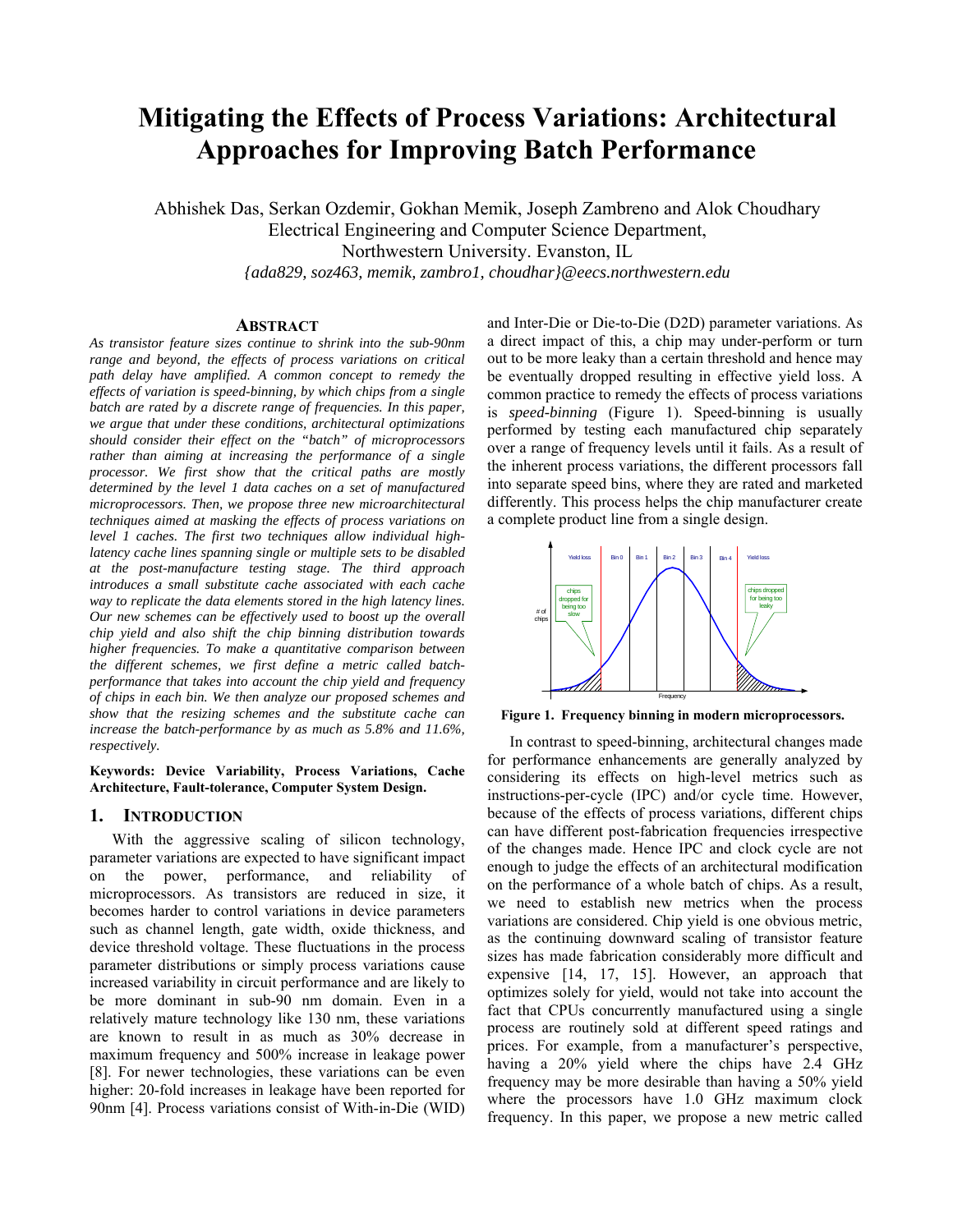*batch-performance* (BP) to capture the effects of architectural changes. Batch-performance corresponds to the average performance of the batch of chips manufactured using a given architecture, therefore captures the distribution of chips as well as the chip yield. In Section 5.2, we provide a detailed explanation of this metric.

In addition to proposing this new metric, we investigate the effects of cache resizing schemes on batch-performance and then propose a novel scheme called *Substitute Cache (SC)* that aim at improving overall binning distribution with post-fabrication modifications. First, we study the impact of two resizing schemes namely, *One-Way Sizing (OWS)* and *Multi-Way Sizing (MWS)*. OWS disables selected cache word lines with critical or near-critical delay. By disabling the high-latency word lines after manufacturing, this approach improves the yield at the low end of the frequency distribution, and also increases the likelihood that any valid chip will be placed in a higher-frequency bin. MWS extends this idea to a word line as it spans multiple sets in the cache, working off the theory that a high-latency word line in a single cache set would also likely be a critical path in the other sets. In addition to these schemes, we also propose the SC scheme, in which the level 1 (L1) cache is augmented with a small *substitute cache* storing the most critical cache words. With the help of minimal control logic, the processor can fetch data from SC instead of the main data array whenever a read/write access is made to these critical words. Hence access latency is minimized with no extra cache misses.



**Figure 2. Delay distribution of each microarchitectural unit for a set of 1100 processors. The cumulative distribution gives the critical path of the chip.** 

The reason why we emphasize on caches is because L1 caches are likely to be the critical path under process variations. Figure 2 illustrates the latency distributions of various architectural units; for a set of 2000 simulated chips (the details of the modeling framework are described in Sections 2 and 3). The analysis reveals that 58.9% of the critical paths lie in the L1 cache. Therefore, in this work, we focus on the level 1 cache.

Although our techniques will have impact on various design stages, such changes remain minimal. The cache resizing schemes may impact the cycle per instruction (CPI) of the processors, however, as we show in Section 4.1, these effects are limited to 0.3% on average across

SPEC2000 applications. On the other hand, the proposed schemes have significant impact on the binning distribution. As we describe in Section 5, we simulate the effects of process variations on yield and binning distribution using SPICE. These results are fed into parameterized binning models, which show that applying our OWS approach to current processor architectures could lead to a 4.32% increase in batch-performance. Similarly, MWS shows a 5.83% increase. For the SC technique, this increase can reach 11.59%. These gains are achieved mostly through an increase in the number of chips in the higher-frequency bins. It should be noted that alternative approaches like Error Correcting Codes (ECC) could not be used for our purpose. The errors in timing violations generally cause high number of bit flips, under which realistic ECC schemes fail.

The remainder of this paper is organized as follows. In the following section, we describe our methodology for measuring the effect of process variations on a representative processor architecture. Section 3 describes how we model the binning. In Section 4, we present the proposed cache architectures in detail. Experimental results detailing the effects of our approaches on the binning distribution with its implications on the overall batch performance are presented in Section 5. Related work pertaining to this area is presented in Section 6. Finally, the paper is concluded in Section 7 with a brief summary.

### **2. PROCESS VARIATIONS AND MODELING**

This section presents a description of the cache architecture we use in this paper and describes how we model process variations. Note that at this stage we confine ourselves to analyzing level 1 caches only.

#### *2.1 Processor Model*

To model a processor core, we have taken into account the classical 7-stage pipeline in Alpha-21364 (EV7) architecture. The main critical components of our processor are the Issue Queue, the Integer Execution Unit, the Register File, and the L1 Data cache. All the above components were modeled in SPICE using the 45nm BPTM technology models [5]. The issue queue is based on that of EV7 and has 20 entries. The register file is an 80-entry structure with 4 read and 2 write ports. The integer execution unit is modeled using the netlist generated after synthesizing the corresponding component in the Sun OpenSPARC [27]. Our L1 cache is a 32 KB 4-way set associative cache, the model of which is based on the architecture described by Amrutur and Horowitz [3]. Each of the 4 ways of our cache is further divided into 4 banks. Each bank has 128x128 cells or storage bits. Thus, each bank has exactly 128 rows (i.e., lines) and can hold 2-KB of data. The bitline delays are reduced by partitioning them into two. To account for the effects of submicron technologies on circuit behavior, we added coupling capacitances at three places in the cache: between the lines in the address bus from the driver, between parallel wires in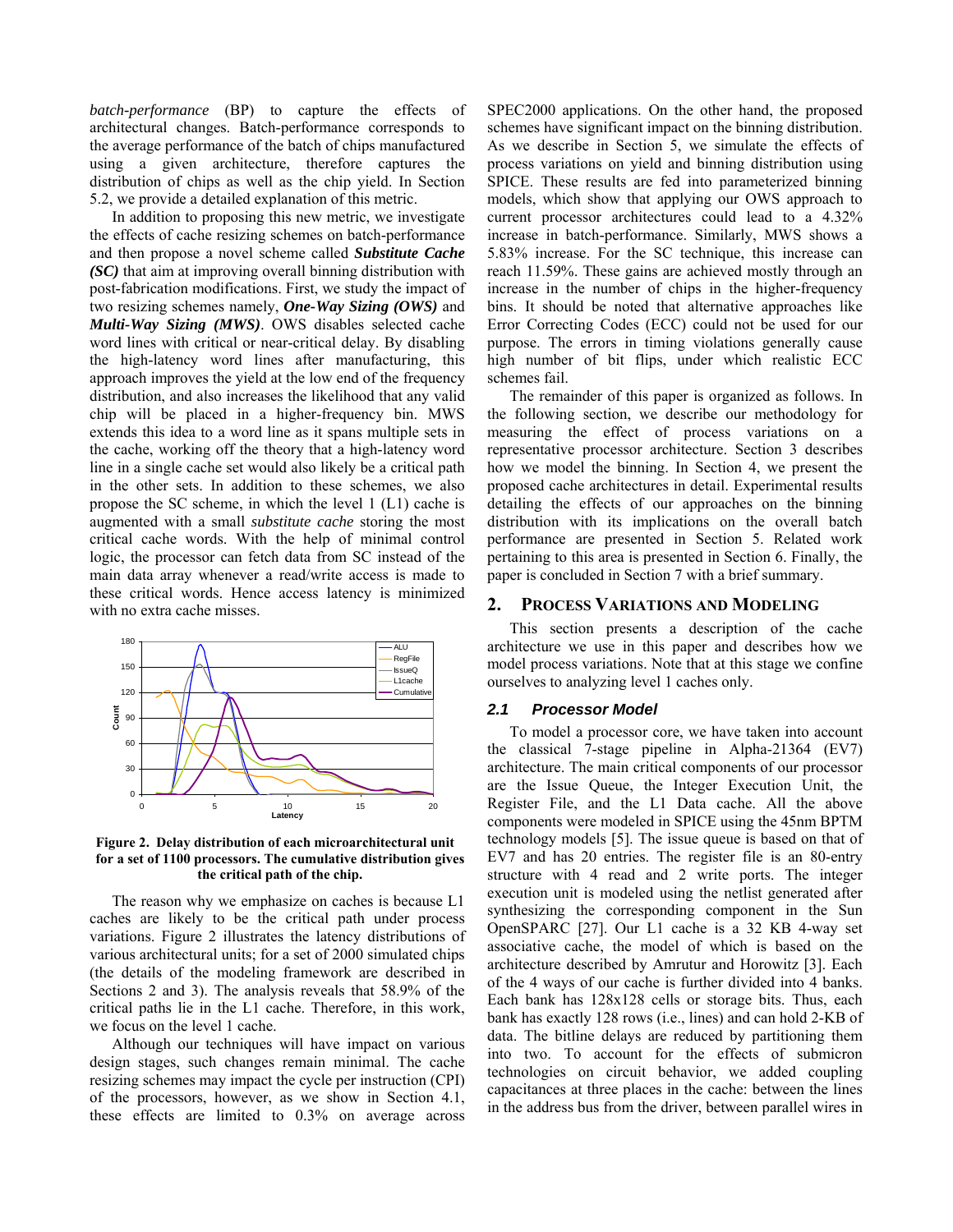the decoder, and between bit-line and bit-line bar. Furthermore, these lines as well as global and local word lines are replaced by distributed RC ladders representing the local interconnect wires inside the cache.

### *2.2 Simulating Process Variations*

Process variations can be defined as statistical variations in circuit parameters like gate-oxide thickness, channel length, Random Doping Effects (RDE), etc., due to the shrinking process geometries [4, 16]. As mentioned before they mainly consist of D2D and WID variations. D2D variation refers to the variation in process parameters across dies and wafers, whereas WID variation is the variation in device features within a single die, causing non-uniform characteristics inside a chip. Independent of their types, process variations generally fall into two categories: spatially-correlated variations where devices close to each other have a higher probability of observing a similar variation level, and random variations causing random differences between various devices within a die.

To measure the impact of process variations on the delay and leakage of our cache model, we considered 5 different variation parameters. These are metal thickness (T), inter-layer dielectric thickness (ILD or H), line-width (W) on interconnects, gate length  $(L_{gate})$ , and threshold voltage  $(V_t)$  for the MOS devices. We picked separate values for T, H, W,  $L_{gate}$ , and  $V_t$  for the decoder, pre-charge circuits, memory cell arrays, sense amplifiers, and output drivers of each cache, using the variation limits given by Nassif [15]. Similarly, various parameter values are selected for the remaining components. The mean and  $3\sigma$ values for each source of variation are listed in Table 1.

**Table 1. Nominal and 3σ variation values for each source of process variations modeled** 

|                              | Gate Length<br>$(L_{\text{gate}})$ | Threshold        | Metal            | Metal        | ILD<br>Voltage $(V_t)$ Width $(W)$ Thickness $(T)$ Thickness $(H)$ |
|------------------------------|------------------------------------|------------------|------------------|--------------|--------------------------------------------------------------------|
| Nominal<br>Value             | $45 \text{ nm}$                    | $220 \text{ mV}$ | $0.25 \text{µm}$ | $0.55 \mu m$ | $0.15 \mu m$                                                       |
| $3\sigma -$<br>Variation [%] | $\pm 10$                           | $\pm 18$         | $\pm 33$         | $\pm$ 33     | $\pm 35$                                                           |



**Figure 3. Maps showing the variation of threshold voltage for**  different range parameters:  $\varphi = 0.3$  (left) and  $\varphi = 0.5$  (right).

We model both systematic and random process variations for our processor model. To take into account the spatial correlation we use a range factor  $(\varphi)$  in the two dimensional layout of the chip. Thus, each process parameter can be expressed as a function of its mean  $(\mu)$ , variation (σ), and the range (φ) values. If two points *xi* and  $y_i$  in a 2D plane are separated by a distance  $d_i$ , then the spatial correlation factor between them can be described as an inverse linear function involving φ and *di*. Note that there is no correlation between two spatial points, which are φ units or more apart. In addition to the spatially-correlated variations, we also model random variations in the process parameters. To model them, we chose process parameters randomly from a uniform distribution. Spatially correlated process variations are found to be the dominating factor [10]. In addition, the contribution of the random variations to the overall variations changes according to the parameter [10]. Therefore, we have set lower levels of random variations compared to systematic variations and generally the amount of random variations do not exceed 30% of the total variation. With this background, we have generated a spatial map of various parameter values using the R statistical tool [1]. Figure 3 shows the different threshold voltage maps for  $φ$  set to 0.3 and 0.5. We must note that  $φ$ value has a considerable impact on the randomness of the parameter values. A higher  $\varphi$  means that the values are highly correlated, whereas a low φ value results in a highly random parameter value distribution. To extract the parameter values corresponding to the different functional units, we use the floorplan of Alpha EV7 processor. In other words, the process variation values for the chip were generated first, followed by the extraction of the values that correspond to the particular positions of the studied components from this modeled chip.

#### **3. MODELING SPEED-BINNING**

In order to effectively estimate the binning distribution and demonstrate the effect the process variations on it, we chose a set of 1100 chips for our analysis. Using the process parameters described in Section 2, their delay and leakage current values are obtained from SPICE simulations for the cases when  $\varphi=0.3$  and  $\varphi=0.5$ , which in turn are used to determine the binning and yield loss. The cut-off for delay has been set to be the sum of the mean and standard deviation of the delay of the simulated chips  $(\mu + \sigma)$ , whereas the leakage cut-off has been set to be three times the mean leakage value. These limits are based on previous studies [20].



**Figure 4. Normalized leakage and delay distribution scatter plot for simulated chips showing the binning for 5-bin strategy. B0 through B4 represent the bin numbers from lowest to highest frequency**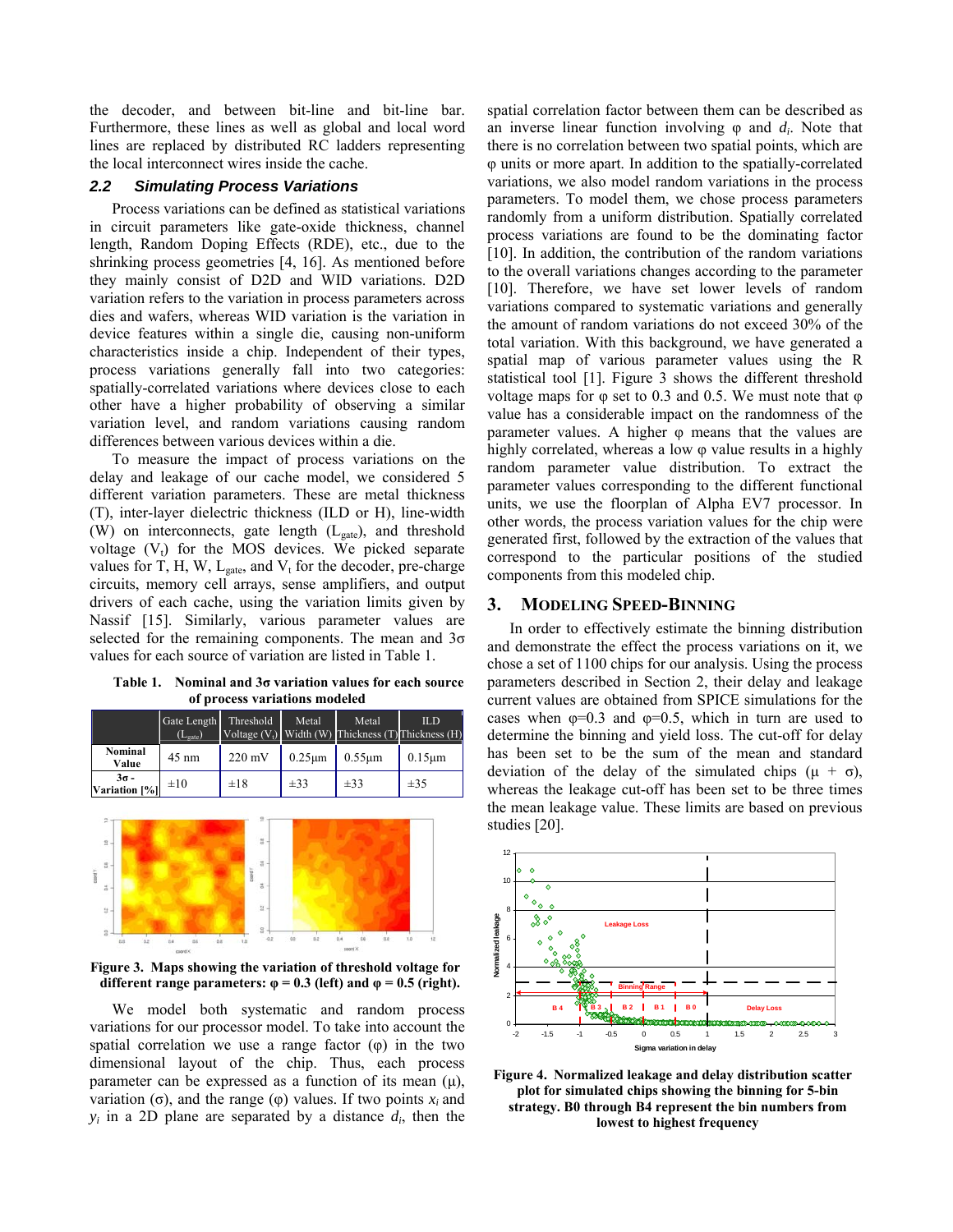Most processor families are available in discrete frequency intervals. For example, the frequency for the Intel Pentium 4 processor family starts with 3.0 GHz and reaches 3.8 GHz with equal intervals of 0.2 GHz [11]. Similarly, other commercial processors by AMD, Intel, and Texas Instruments (TI) are marketed with 5 or 6 different frequency ratings. Our binning methodology also assumes equal binning intervals. This interval is chosen depending on the number of bins to be generated. Regardless of the number of bins, any chip that has a delay greater than the  $\mu$  $+ \sigma'$  limit is referred to as a delay loss. Chips that satisfy this criterion are used for binning into discrete bins starting from the slowest to the fastest bin. Within each bin, the chips that are lost due to excessive leakage (exceeding the limit of 3x mean leakage) are referred to as the leakage loss. Figure 4 shows the distribution of the normalized leakage power consumption versus the distribution of processor latencies for the base case (i.e., without any architectural optimizations) for the 1100 simulated chips for  $\varphi$  value of 0.5. It also shows the binning for a strategy that generates 5 distinct bins. In this case, the chips that lie within ' $\mu + \sigma$ ' and ' $\mu$  + 0.5 $\sigma$ ' delay values are put into Bin0 (denoted by B0 in Figure 4). These correspond to the slowest chips. Similarly, chips with latencies within ' $\mu + 0.5\sigma$ ' and ' $\mu$ ' are assigned to Bin1. The intervals for the remaining bins are set following the same ' $0.5\sigma$ ' interval. Note that the highest bin consists of the chips with delay values less than ' $\mu - \sigma$ '. Using a similar methodology, we model a strategy that generates 6 bins. In this case, we reduce the binning interval to '0.4σ'. Hence, Bin0 consists of chips that fall between 'µ  $+\sigma'$  and ' $\mu + 0.6\sigma'$ , Bin1 consists of chips that fall between ' $\mu$  + 0.6 $\sigma$ ' and ' $\mu$  + 0.2 $\sigma$ ', and likewise.

# **4. PROPOSED CACHE ARCHITECTURES**

In the first part of this section, we first describe cache resizing schemes One-Way Sizing (OWS) and Multi-Way Sizing (MWS). In Section 4.2, we describe a novel cache architecture called Substitute Cache (SC), which masks the effects of process variations by including extra storage in the cache. These schemes aim at increasing the number of chips in the higher frequency bins and hence improve the average performance of the manufactured chips.

## *4.1 Cache Resizing Schemes*

The main idea in these schemes is to analyze the design of the cache, determine the word lines that can cause a delay violation and then modify the cache architecture such that these word lines may be disabled. In the core of these ideas lies one common characteristic: if a path is found to be a critical path in a cache architecture, it will be the critical path in a large number of chips. In general, when process variations are considered, it is hard to determine a single path that is the critical path. Therefore, each path is associated with a probability of being a critical path. If this probability is *X*%, the corresponding path is expected to be the critical path in *X*% of the manufactured chips. In our cache model, we have observed that these probabilities can be very high. Particularly, our analysis of the cache

architecture and the process variation simulations (see Section 2) reveal that one particular word line is the critical path in 67.3% of the 1100 caches we have studied. The reasons for this phenomenon are two-fold. First, cache architectures are regular; most paths exhibit the same characteristics. Second, because of spatial correlation in process variations, all the word lines are affected similarly. The consequence of this phenomenon is crucial: if we select a word line to be the critical path during the design process, it will be the critical path in many chips and hence disabling it may reduce the overall cache delay.

## **4.1.1 One-Way Sizing (OWS)**

As the name suggests, One-Way Sizing (OWS) refers to the cache resizing scheme when resizing is restricted to a single cache way. The main idea in OWS is to disable word lines that are likely to generate cache delay violations or cause the chip to be placed in the lower bins. Take for example the 4-way set associative cache described in Section 2.1. If due to the effects of process variations the incurred extra delay makes the cache very slow, then turning off the delay-intensive line will be helpful in decreasing the cache latency. As a result, the chip can be placed in a higher-frequency bin. Our OWS scheme is based on this concept. Particularly, we first analyze the cache architecture and determine the critical paths. Each critical or near-critical path corresponds to a word line. Then, we select  $\boldsymbol{n}$  such paths and change their word line select bit logic to allow the designer to disable them (i.e., turn them off). The number of cache rows or word lines to be disabled depends on the cost and overhead the designer is willing to allow. For example, OWS-4 refers to disabling the 4 most critical word lines of the cache. Note that, to simplify the process of disabling, we do not allow each line to be turned on/off individually. On the contrary, all the selected lines are enabled/disabled together. To clarify the process, consider the process of developing the OWS-8 scheme. For OWS-8, we first analyze the delay of all word lines in a cache way. In our cache architecture, there are 128 such lines; hence, we order them according to their expected latency. Then, we choose the topmost 8 and change their word line select logic. This can be performed by adding an additional input to the AND gates that activate the local word line select signals. This additional input is used for the enable signal. The enable signals for all the 8 word lines are connected to the same "resize enable" signal. After the manufacturing, using this enable signal, the designer can choose to disable all the selected 8-rows. If one of these word lines is the critical path, the total delay of the cache will be reduced. As a result, the chip may be placed in a higher bin.

Note that, in OWS, each cache way has a separate "resize enable" signal. As a result, the speed-binning process after the manufacturing needs to be changed to test the overall delay while each of these signals is asserted. Although it is possible to control each enable signal (and hence the cache way) individually, the number of possible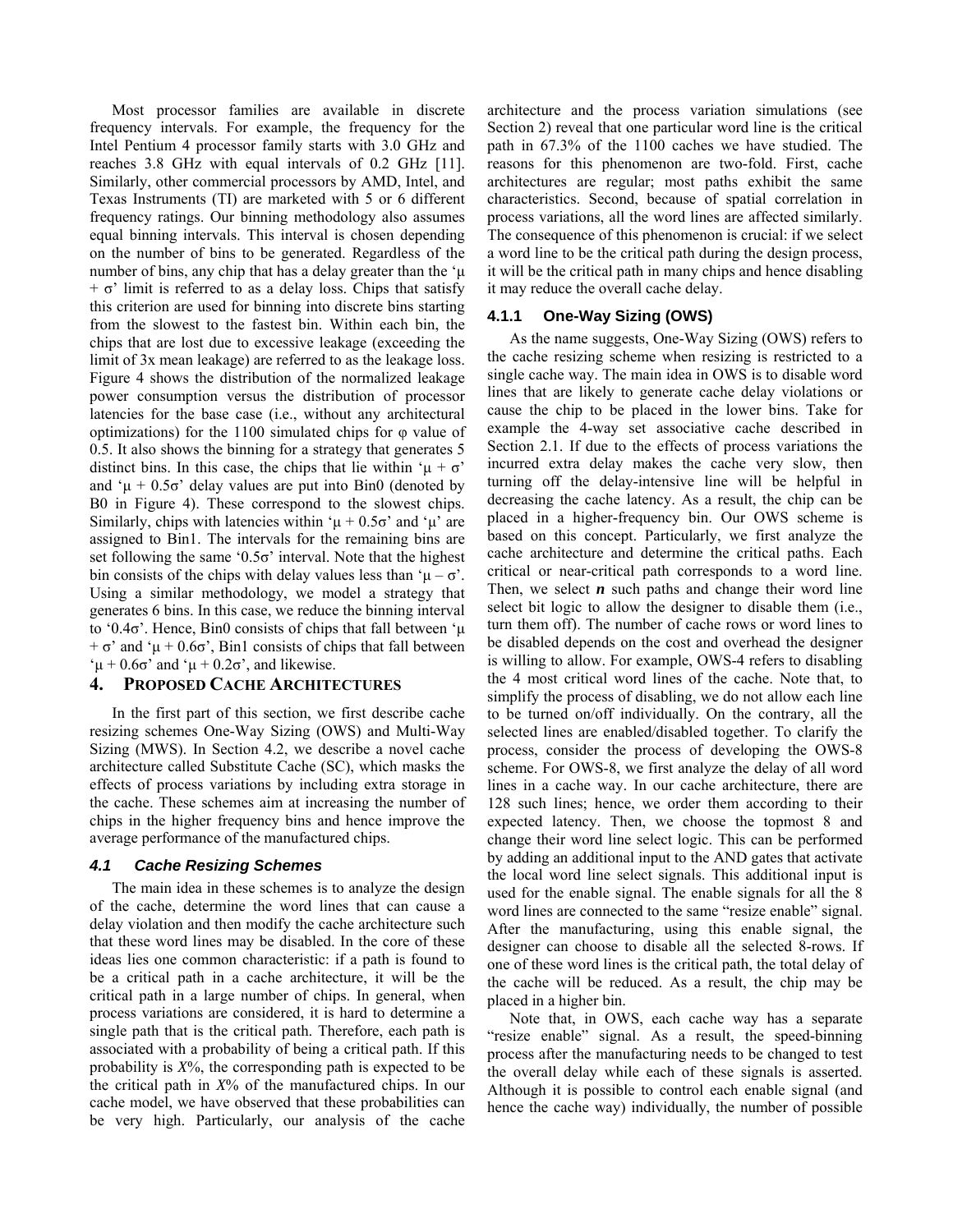combinations can be large. In addition, if several word lines corresponding to the same index are disabled, the associativity for those indexes may decrease, potentially resulting in a large number of cache misses. Therefore, we allow at most one set of disabled words lines. In other words, only selected word lines from one cache way can be disabled at a given time. To implement this, each "resize enable" signal will be asserted sequentially during the testing stage, and one signal will be allowed to remain high if this changes the outcome of the speed-binning.

## **4.1.2 Multi-Way Sizing (MWS)**

OWS aims to locate the likely critical paths in a cache and embed enable/disable signals for them, so that these word lines can be disabled. However, if a word line is the critical path in one of the cache ways, it is very likely to be the critical path in the remaining ways. As a result, although OWS can disable one of these paths, the remaining ones will still be enabled and cause a long cache access delay. Another drawback of the OWS scheme is the increased complexity due to the "resize enable" signals in each way. The Multi-Way Sizing (MWS) technique aims at attacking these limitations. Particularly, MWS disables all the chosen critical word lines from all the cache ways instead of disabling the word lines in a single cache way as done in OWS. To explain the idea, consider that word line N is determined to be the most likely critical path. Then, similar to the OWS scheme, MWS will change the AND gates on word line N to allow it to be disabled. However, unlike OWS, MWS will allow the designer to disable all word line N's from all the cache ways simultaneously. If the word line N is the critical path in all the cache ways, this will eliminate the longest path in each way and cause a significant reduction in the cache delay. Because of the spatial correlation of process variations, the probability that the same index remains the critical path in different cache ways is high; in these cases MWS improves upon OWS.



**Figure 5. The mapping of indexes to word lines for MWS. Straddled blocks show the lines disabled by the "resize enable" signal.** 

A second advantage of the MWS scheme is the reduction in the number of enable/disable signals. Since the decision of enabling/disabling is done for the whole cache, the cache will implement a single "resize enable" signal as

opposed to one for each way in the case of OWS. This will reduce the complexity of the control circuitry.

For MWS, similar to OWS, the designer has to select the number of rows that will implement the enable/disable signals. If 4 word lines from each cache way are connected to the "resize enable" signal, the scheme is called MWS-4. Note that, this corresponds to disabling 16 word lines simultaneously for a 4-way cache.

A problem with the MWS technique is that when a cache line is disabled across all the ways, that index loses its address space. For the above-presented example, if we decide to disable all the word lines N, then any addresses with the corresponding index will miss in the cache. To tackle this issue, the orientations of the decoder lines are changed in such a manner that no identical indexes are disabled in two different ways. To be precise, we modify the mapping of indexes to word lines in each cache way such that each index can be disabled at most once. Figure 5 presents the change of the mapping for a 4-way, 32-entry cache (8-entries for each way). The initial word lines to be disabled are found using the delay analysis. In our example, these are lines 2 and 5. Then, for the remaining cache ways, the rows to be disabled are found by considering the lowest row number that has not yet been placed into a disabled line. In our example, these are lines 0 and 1 for cache way 1, lines 3 and 4 for cache way 2, and lines 6 and 7 for cache way 3. The remaining rows are mapped to remaining index numbers in order. As a result of this reordering, when the cache is resized, the associativity for each index reduces by at most one. Particularly, for our example architecture, each index has exactly 3 enabled rows, hence, the cache miss rate will be identical to that of a 3-way associative cache with 24 total entries.

| <b>INLO 000</b><br>ъ<br>V4.1 001          | V4.2 093<br>V6.3 011             |                | con<br><b>GM</b><br>cos          |
|-------------------------------------------|----------------------------------|----------------|----------------------------------|
| WL2 010                                   | VEO 000                          | ₩<br>          | VA-6 190<br>J۳<br>VIL 3 011      |
| Þ<br>WL3 011<br>ъ                         | ME A<br>ъч                       | 100            | V4.2 090                         |
| VL4 100<br>س⊷<br>ı.<br>V& 5 101           | VILS 101<br>ь.<br>V6.1 001       |                | <b>WL2 011</b><br>121<br>WL7 111 |
| $\overline{\phantom{0}}$<br>V& 6 190<br>↤ | $P_{\perp}$ yes 110              |                | $P_{\perp}$ ms to<br>VL-4 100    |
| ън<br>V4.7 111<br>↽                       | 3H vez on                        | $\blacksquare$ | JH.<br>WZ<br>111<br>VLS 10       |
| Ä1<br>is.<br>ia<br>ж<br>in.               | ŵ.<br>Ã0<br>ia<br>Ĥ.<br>io<br>ia | ю<br>м         | k<br>'n.<br>×<br>$\sim$          |

#### **Figure 6. Post-decoder implementation for changing the index to word-line mapping.**

This remapping of the indexes to word lines can be implemented by changing the post-decoders that are implemented in high-performance caches. Particularly, the decoders in modern caches work in two stages: a predecode and a post-decode stage. The pre-decode stage generates a number of signals and broadcasts them to each word line, where the post-decoders are waiting for certain combinations. The new mapping of the indexes to word lines can be implemented by simply changing these combinations. The post-decoder implementations for the cache architecture shown in Figure 5 are depicted in Figure 6. The signals A0, A0', A1, A1', A2, and A2' are produced by the pre-decoder. The select logic (i.e., transistors on the word line select logic) for each word line corresponds to the post-decoder stage. As shown in the figure, by simply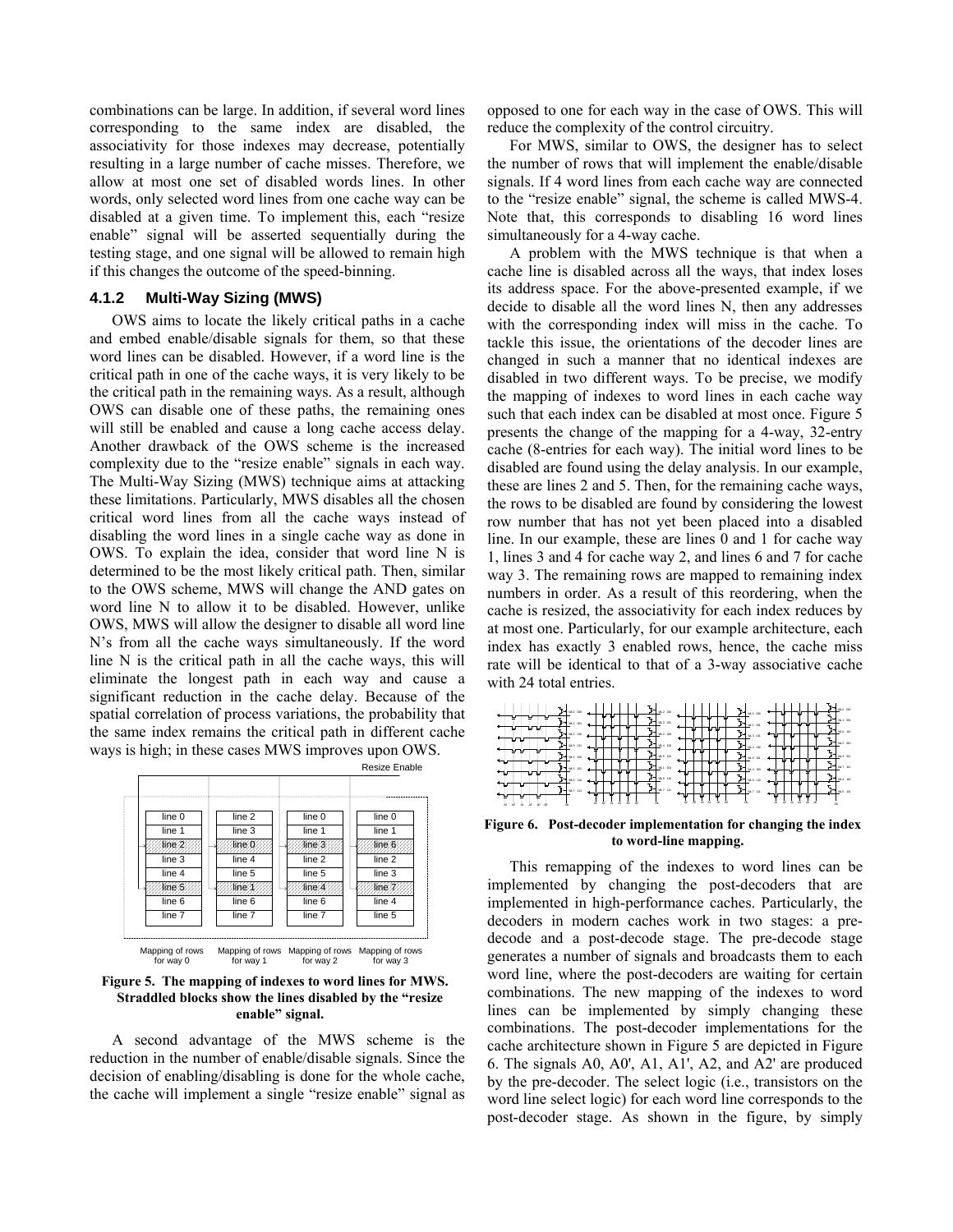reordering the locations of these transistors, we achieve the desired reordering. Note that this change does not incur any penalty on the delay of the cache.

## **4.1.3 Complexity of Resizing**

Both our MWS and OWS schemes have design overheads. Note that we implement the enable signals on the critical paths of the cache; hence any change, due to our schemes, increases the cache delay. The particular modification we make to the cache is to change the 2-input AND gate that enables the word line select signal to a 3 input AND gate. We found that the delay overhead for this extra circuitry is 0.75% on average. This increase in delay has an impact on the binning of the chips. However, we must note this overhead is not applicable to MWS when these lines are disabled. To be precise, when the selected word lines are disabled, they will never be used throughout the lifetime of the chip. Therefore, the delays of these lines are not considered during the critical path analysis, hence the overall delay is not affected for MWS. For OWS, on the other hand, this increase in delay may have an impact on the cache delay. Since OWS disables word lines in only one of the cache ways, the delay of the word lines in the remaining cache ways may increase, which in turn will increase the critical path delay.

# **4.1.4 Effects of MWS and OWS on Cycles-per-Instruction (CPI)**

Since we are performing cache resizing, our schemes may increase cache miss rates, which will result in performance degradation. In this section, we analyze how our schemes change the cycles-per-instruction (CPI) for the SPEC2000 applications. SimpleScalar 3.0 [23] simulator is used to measure the effects of our proposed cache resizing techniques. The necessary modifications have been implemented on the base simulator to model selective cache replay, the buses between caches, and port contention on caches. Changes were also made to SimpleScalar to implement the cache resizing schemes, which disable certain indexes from corresponding cache ways. The base processor is a 4-way processor with an issue queue of 128 entries and a ROB of 256 entries. The simulated processor has disjoint level 1 data and instruction caches: level 1 data cache is a 32 KB, 4-way set associative cache with block size of 64-bytes and latency of 4 cycles, and the level 1 instruction cache is a 32 KB 4-way set associative cache with block size of 32-bytes and latency of 2 cycles. The level 2 cache is a unified 1024 KB, 8-way set associative are cache with 128 byte block size and 20 cycle latency. The memory access delay is set to 350 cycles. We have performed our simulations using 11 floating point and 12 integer benchmarks from the SPEC2000 benchmarking suite [26].

Figure 7 and Figure 8 present the increase in CPI for the MWS and OWS schemes, respectively. The average increase in the CPI is 0.08% for MWS-8 and 0.02% for OWS-8 schemes. Among the studied applications, only two exhibit an increase in CPI exceeding 0.3%: gzip and apsi. For these applications, the increases in CPI for the MWS-8 scheme are 0.55% and 0.32%, respectively.



**Figure 7. Performance results for OWS schemes for the SPEC2000 applications** 



**Figure 8. Performance results of MWS schemes for the SPEC2000 applications.** 

Note that the schemes disable sporadic indexes, and hence different indexes have varying associativities, creating heterogeneous cache architecture. Therefore, the increase in the CPI for these two applications is directly caused by their usage of the disabled indexes.

#### *4.2 Substitute Cache*

The main downside of the schemes discussed in previous section is the performance impact of resizing the cache in terms of increased CPI levels. Our third scheme named Substitute Cache (SC) attacks this problem. The idea in the SC is to augment each cache way with extra storage that will be used if certain locations in the main cache exhibit long latencies. In such cases, the data will be read from the substitute cache, and chips from the lower frequency bins can now be placed in higher frequency bins, because the high latency lines are not used. Moreover, some of the chips, which could have failed due to high access latencies, will be added to the overall yield.

The anatomy of the proposed cache architecture is shown in Figure 9. For the sake of clarity we detail the use of SC on a single cache way; however, each cache way has a similar SC associated with it. SC is similar to a fullyassociative cache structure. In our study, its size is either 4 or 8 entries. As opposed to the L1 cache, SC has smaller line sizes. Particularly, it consists of only 64-bit entries, because it stores words of the main data array. Instead of storing the whole cache line, only the critical word in the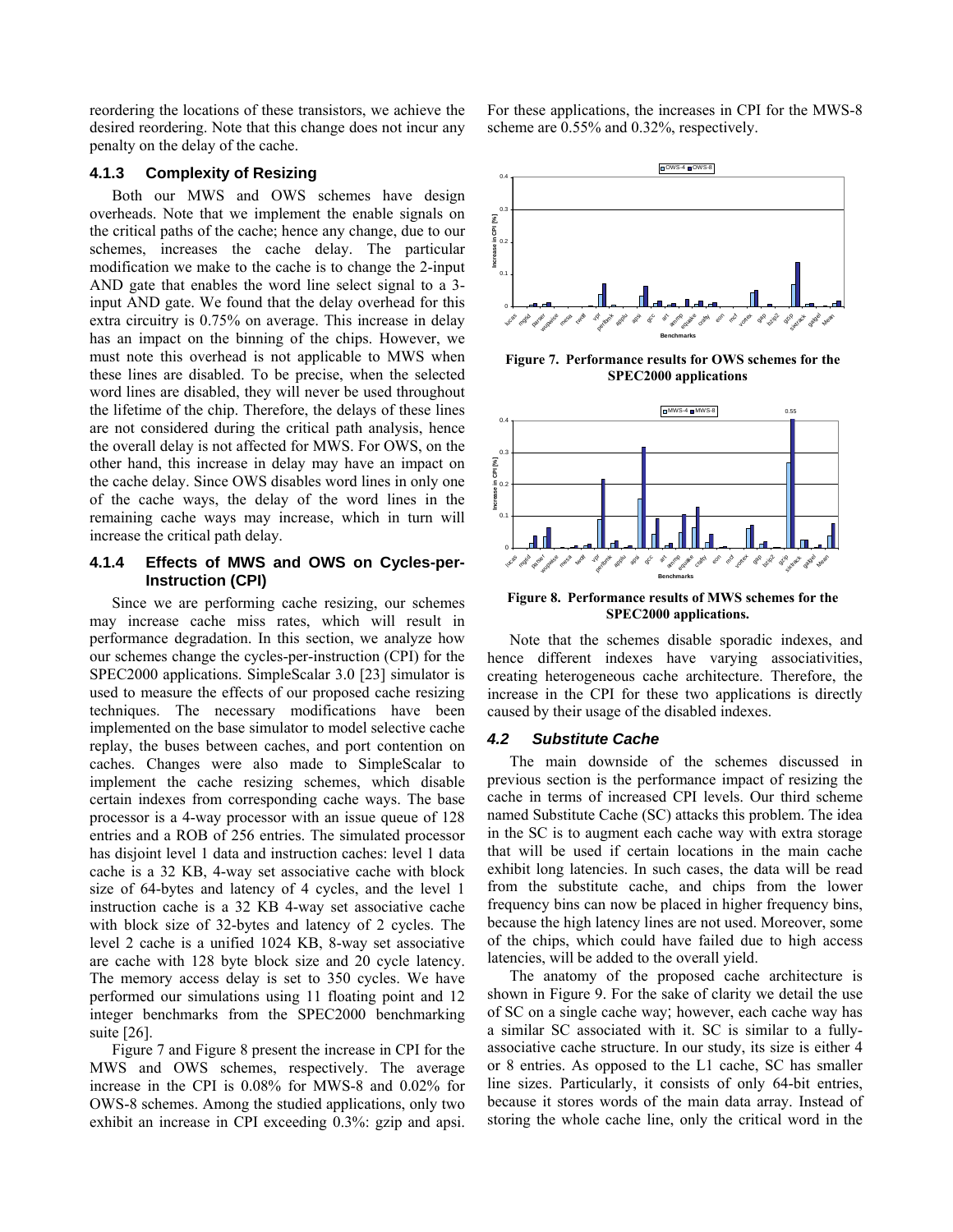line is stored in the SC, because our study reveals that the words with maximum access latency are always the ones that are furthest from the decoder. As a result, by just storing these words, we obtain the same improvement in cache frequency while keeping the SC size small. However, if necessary, words in other locations can also be placed into the SC. An SC is divided into 2 components: an index table and a data array. Note that the SC uses the column multiplexers and output drivers of the main array. Whenever a cache word is placed in the data array of the SC, index bits of its address, which is equal to the sum of the row and column addresses (10 bits in our architecture) are placed in the index table of the SC. For example, if we decide to place the word with index value 0x044 to the SC, we will have an entry in the index table with value 0x044. Note that this word would have resided in the row with index 0x8 in the main array with the column address being equal to 0x4. In case of a data access, the index table is checked with the index bits of the address. A match implies that the data will be read from the SC instead of the main array. Specifically, if the index of the address is found in the SC index table, the contents of the corresponding data array row are forwarded to the column multiplexers of the main array. The additional control logic shown in Figure 9 will then set the column multiplexers correctly. If the index of the address does not match any index table entries, the main array will be accessed. Even if there is a match in the index table, the access can still miss in the cache if the corresponding tag does not match. However, the tag structure is not affected by the addition of SC. If there is a miss due to tag mismatch, we will still output the data, which will be ignored because the tag will indicate the miss. Overall, the tag match/mismatch is independent of the SC design. We only care whether the corresponding parts of the address match with the values stored in the index table and decide whether to supply the data from the main array or the SC.

Now let us consider a typical read operation in the main array. The row address part of the index field selects the appropriate row in the data array through the row decoder. The appropriate word is then chosen by the column multiplexers with the help of the column address bits of the index. One of the key observations is the difference between the time taken by each of these steps. Particularly, the inputs to the column multiplexers are available at the same time the decoder is accessed. However, the signals provided to the decoders will traverse through the decoder logic, the word lines, the memory cell, the bit lines, and the sense amplifiers before it will reach the column multiplexers. We utilize this imbalance to operate our SC structure. As soon as the address is available, we start accessing the SC index table. If they record a hit, we change the input to the column multiplexers to 0. In other words, we forward the output of the SC as the output of the cache. If, on the other hand, there is no match in the index table, we will set the column multiplexer to the original position indicated by the column address. If the time to

check the index table in the SC is less than the delay of the data array (the sum of the delays of the decoder, word line, memory cell, bit line, and sense amplifier), then, this operation does not cause any delay overhead on the cache, because while the data array is accessed, we would have already determined the hit/miss in the SC index table. Using CACTI 3.2 [22] we found the total access latency for a 8-entry SC to be 0.28 nanoseconds; whereas the latency for the main array (one set of the 32KB 4-way set associative cache) is 0.40 nanoseconds. Therefore, the SC access can be completely overlapped with the main array access and will not cause any increase in the cache access latency. The only change in the latency of the main array is due to the changes in the column multiplexers. Because of the data forwarding from the SC, the column multiplexers (straddled in Figure 9) have an additional input coming from the SC data array. The analysis with our SPICE model reveals that this overhead is 0.34% of the overall cache access latency. We include this overhead during our binning analysis in Section 5.1. Note that *there is no performance loss in terms of CPI for the SC scheme,* as the effective cache size remains unchanged.



#### **Figure 9. One cache way of a 32KB 4-way set associative L1 cache augmented with Substitute Cache. Column muxes are shaded as they select data from 9 inputs as opposed to 8 inputs.**

Similar to a read operation, a write access (either a store operation or write operation during the replacement of a cache line) selects the appropriate index using the row and column addresses and updates the selected word in the cache way selected by the Way-Select Logic. In case of the SC, the index table is checked for the index of the data word to be written. If there is a match, the new data word is loaded in the data array of the SC.

One of the key components during the operation of SC is the index table. After the chip is manufactured, a Built-In-Self-Test (BIST) is performed where *n* most critical cache indices are chosen and placed in the SC index table. Note that, these values are extracted only once during the lifetime of the chip and never changed. Therefore, they can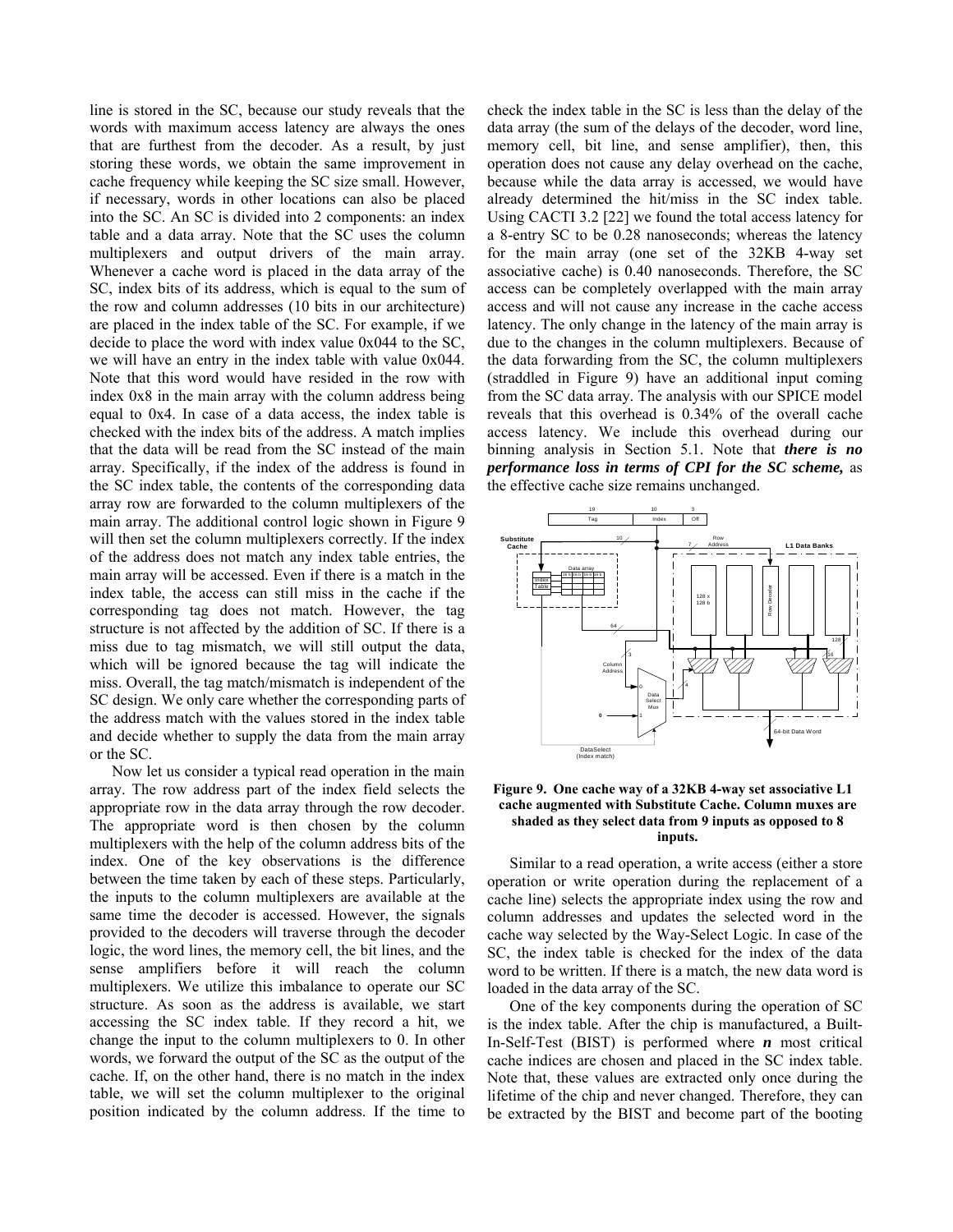process, where they are read from a permanent location and placed into the index table every time the processor boots. We must mention that we neglect any impact of process variations on the SC since it is much smaller than the L1 cache and its latency is significantly lower, hence it is unlikely to become the critical component. Finally, it should be noted that the size of the SC dictates the area and power overhead of this approach. With the help of SPICE and CACTI, we found the total power overhead to be 6.0% and 6.5% of the main array for a 4- and 8-entry SC, respectively. The area of the cache increases by 3.7% and 4.1% for the 4- and 8-entry SC, respectively.

Overall SC scheme chooses the lines *dynamically* so it is not based on any variation model, as compared to cache resizing schemes rely strongly on the systematic variations.

## **5. EXPERIMENTAL RESULTS**

In this section, we describe the analysis of our proposed schemes. Section 5.1 describes how our schemes change the outcome of the speed-binning, whereas Section 5.2 illustrates the gain in batch-performance.

### *5.1 Binning Results*

This section presents the binning results based on the binning methodology described in Section 3. Since our binning schemes are divided into two categories, namely 5 bin and 6-bin strategies, we describe them separately. For both 5-bin and 6-bin strategies, the proposed MWS, OWS, and SC schemes are applied and the resulting changes in the number of chips in each bin are found. To find how the chips are placed into different bins, we first analyze our architecture with the base cache and find the mean and standard deviation of the 1100 cache delays. Then, based on these values, the boundaries for each bin are set. We then apply the MWS, OWS, and SC to find the new delays for each chip and find the corresponding bin distribution.

Figure 10 and Figure 11 show the binning results for 5 bin strategy for MWS and OWS, respectively. The results for the 6-bin strategy were similar and hence are not presented in detail; in the next section we present the overall impact of the schemes for the 6-bin strategy. To understand the figures, consider the leftmost bar for each bin. This bar corresponds to the number of chips in that bin for the base cache architecture. The bars next to it (i.e., the ones in the middle) represent the number of chips in that bin when MWS-4 or OWS-4 schemes are applied. The right bars represent the number of chips in the corresponding bin for the MWS-8 or OWS-8 schemes. In general, we see that our schemes can successfully increase the number of chips in the higher bins. For example, in the 5-bin strategy, the number of chips in the highest bin  $(Bin<sub>4</sub>)$  is increased by 8.2% using MWS-8. Figure 12 depicts the binning results for the SC scheme. In case of the SC, the chip yield is catapulted to a larger extent (14.4%). Like MWS and OWS, it also shows a sharp increase in the chip of the last bin for the 5-bin strategy.

It is misleading to draw any conclusion about highfrequency chip yield by simply considering the chips in the highest bin. The gain in the highest bins for all the 3 schemes are accompanied by a reduction in the number of chips in the lower bins. However, we must note that the total yield is increased using these schemes. Specifically, the total yield increases by 4.5%, 3.5% and 9.7% using the MWS-8, OWS-8, and SC-8 schemes, respectively (for φ=0.5). Although there are no additional chips lost due to leakage for the resizing schemes, the SC is associated with a power overhead. The SC-4 and SC-8 schemes cause an additional 9.1% and 11.7% loss of chips, respectively. In spite of that, the total yield increases for SC, because it converts a high number of delay loss chips into yield. Even though the total number of chips increases, the schemes tend to move a larger number of chips towards the higher bins. As a result, the chip counts in the lower bins tend to decrease.

One of the reasons for the significant change of yield gain from MWS-4 to MWS-8, OWS-4 to OWS-8, and SC-4 and SC-8 is the fixed cost of implementing the schemes. As described in Section 4.1, implementing the resizing scheme incurs a circuit delay of 0.75% over the base cache architecture. When the "resize enable" signal is off, this overhead in delay is added to the critical path, whereas when it is on it does not affect the critical delay in the MWS scheme. Therefore, MWS has a more profound impact on the speed-binning outcome. In case of OWS, the overhead may cause other cache ways to become the critical path, limiting its overall impact. For SC, this overhead is even lower and hence it achieves better binning results than MWS.

#### *5.2 Impact on Batch-Performance*

To summarize the effect of the new binning distribution and to judge its merits, we define a new metric called *batch performance (BP).* Batch performance corresponds to the total performance of the chips obtained from a batch of microprocessors. If there are *k* different frequency bins having frequency ratings  $f_1, f_2, ..., f_k$  with each of them having yields  $n_1$ ,  $n_2$ , ...,  $n_k$ ; the total batchperformance is given by:

$$
BP = \sum_{k} (f_k \times n_k) \tag{1}
$$

This BP formula can be is extended in two ways. First, if an architectural scheme has an impact on the CPI, the change can be captured by incorporating it into the equation. Specifically, if a scheme achieves an IPC of  $i_1, i_2, \ldots, i_k$  for each bin, the new batch performance will be calculated by:

$$
BP = \sum_{k} (f_k \times n_k \times i_k)
$$
 (2)

Finally, to find the average performance, this sum is divided to the number of manufactured chips. We have calculated the average BP for the base cache architecture and our proposed schemes based on Equation 2. Table 2 presents the change in BP with our architectural schemes.

As mentioned in Section 4.1, the MWS and OWS schemes introduce some performance overhead in terms of increase in CPI. This means that for these schemes, the effective IPC goes down and thus changes the batch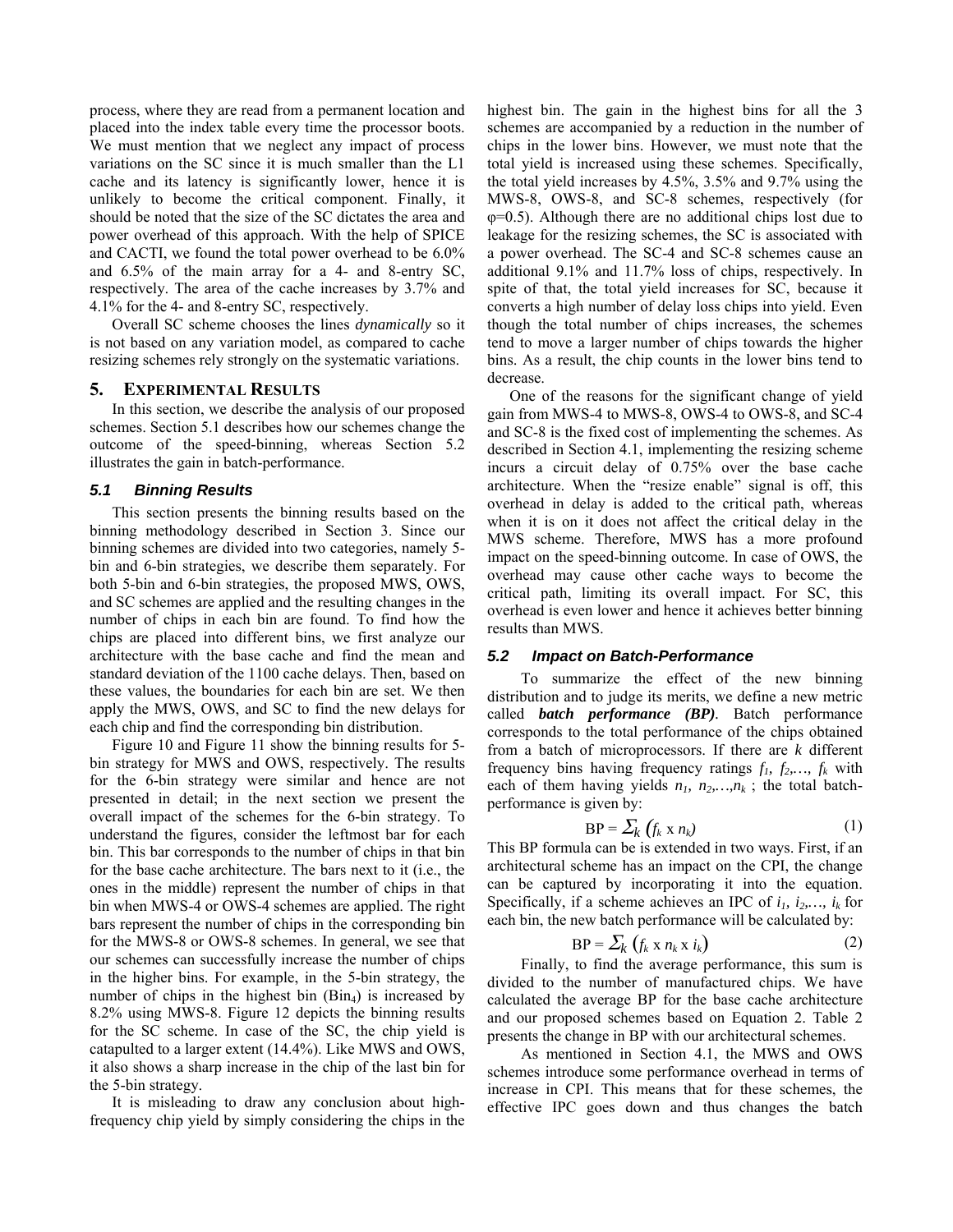performance. For example, increase in CPI by 0.08% for MWS-8 changes the effective IPC to 0.999 for the same (assuming base IPC to be 1). Thus the BP for MWS are calculated using the changed IPC. The SC scheme, however, has no effect on the IPC and thus the enhancement in binning distribution is directly converted into batch performance improvement.



**Figure 12. Binning with 5-bin strategy for SC** 

**Table 2. Increase in batch performance for various cache-architectures** 

| Range<br>$(\varphi)$ | <b>Binning</b><br><b>Strategy</b> | <b>Increase in Batch Performance with</b><br>respect to the base architecture [%] |      |            |      |      |       |
|----------------------|-----------------------------------|-----------------------------------------------------------------------------------|------|------------|------|------|-------|
|                      |                                   | <b>MWS</b>                                                                        |      | <b>OWS</b> |      | SC   |       |
|                      |                                   | 4                                                                                 | 8    |            | 8    | 4    | 8     |
| 0.5                  | 5-bin                             | 1.35                                                                              | 5.71 | 0.59       | 4.09 | 5.88 | 11.50 |
|                      | 6-bin                             | 1.30                                                                              | 5.83 | 0.71       | 4.21 | 5.58 | 11.19 |
| 0.3                  | 5-bin                             | 1.95                                                                              | 5.26 | 1.35       | 4.08 | 6.18 | 10.51 |
|                      | 6-bin                             | 2.10                                                                              | 5.60 | 0.98       | 4.32 | 6.10 | 11.59 |

An important point to note here is the relative batch performance improvement of OWS-8 with respect to MWS-4. Although the latter shuts off 16 lines compared to 8 lines in OWS-8, MWS-4 has a lower BP improvement than OWS-8. The main reason behind this is the high spatial correlation within a particular cache way, which restricts the criticality of a cache to a single way. In other words, we observe that different cache paths are affected in a similar manner under process variations. As a result of the correlation of process variations, these changes result in one cache way containing several critical or near-critical paths. Therefore, OWS becomes a more effective scheme than MWS, as shutting off lines within a way is preferable to spanning them across multiple ways. Overall, SC-8 scheme performs the best, improving the batch performance by 11.5% and 11.2% for the 5-bin and 6-bin strategies under  $\varphi$ =0.5, respectively. For  $\varphi$ =0.3, the improvement for the same binning strategies are 10.5% and 11.6%, respectively.

We must note that from a manufacturer's perspective, there is a strong motivation to increase the batch performance. Assuming a simplistic case, a higher BP can translate into higher revenue: the high-frequency chips are sold for a higher price, hence an increase in BP will result in revenue increase. Overall, since the manufactured chips will have varying performance levels, it is logical to consider the overall performance of the chips rather than the possible enhancements to a single processor.

# **6. RELATED WORK**

Mitigating the effects of process variations has long been the objective of circuit designers. Previous works show that several circuit-level techniques have been adopted to counter the negative effects of process variations [4, 6, 9, 18, 21, 24]. The inter-die and intra-die process variations and their effects on circuit leakage is studied in detail by Rao et al. [19]. In another work, Rao et al. [20] analyze the impact of process variations on circuit leakage and proposed methods to reduce them. Most of these techniques focus on analyzing the design statistically or by using static timing analysis, and then modifying the parts of the circuits that are most susceptible to variations. Many gate-sizing strategies have been used on the critical or near critical regions of the circuit in order to reduce the effective latency [7, 28].

Performance binning has also been adopted as means of increasing yield [4, 8, 21]. Datta et al. [8] propose a novel approach of changing the effective speed-binning by gate sizing, and thus increasing the profit. Unlike our schemes, most of their analyses are based on statistical estimations of yield, and the optimizations are for high-level synthesis. Kim et al. [12] have studied the effects of cache size on leakage and analyzed the trade off on access time when multiple threshold voltages are used for level 1 and level 2 caches.

In the architecture domain, system-level techniques are studied to prevent yield loss under process variations [17]. Sohi's work show that cache redundancy can be used to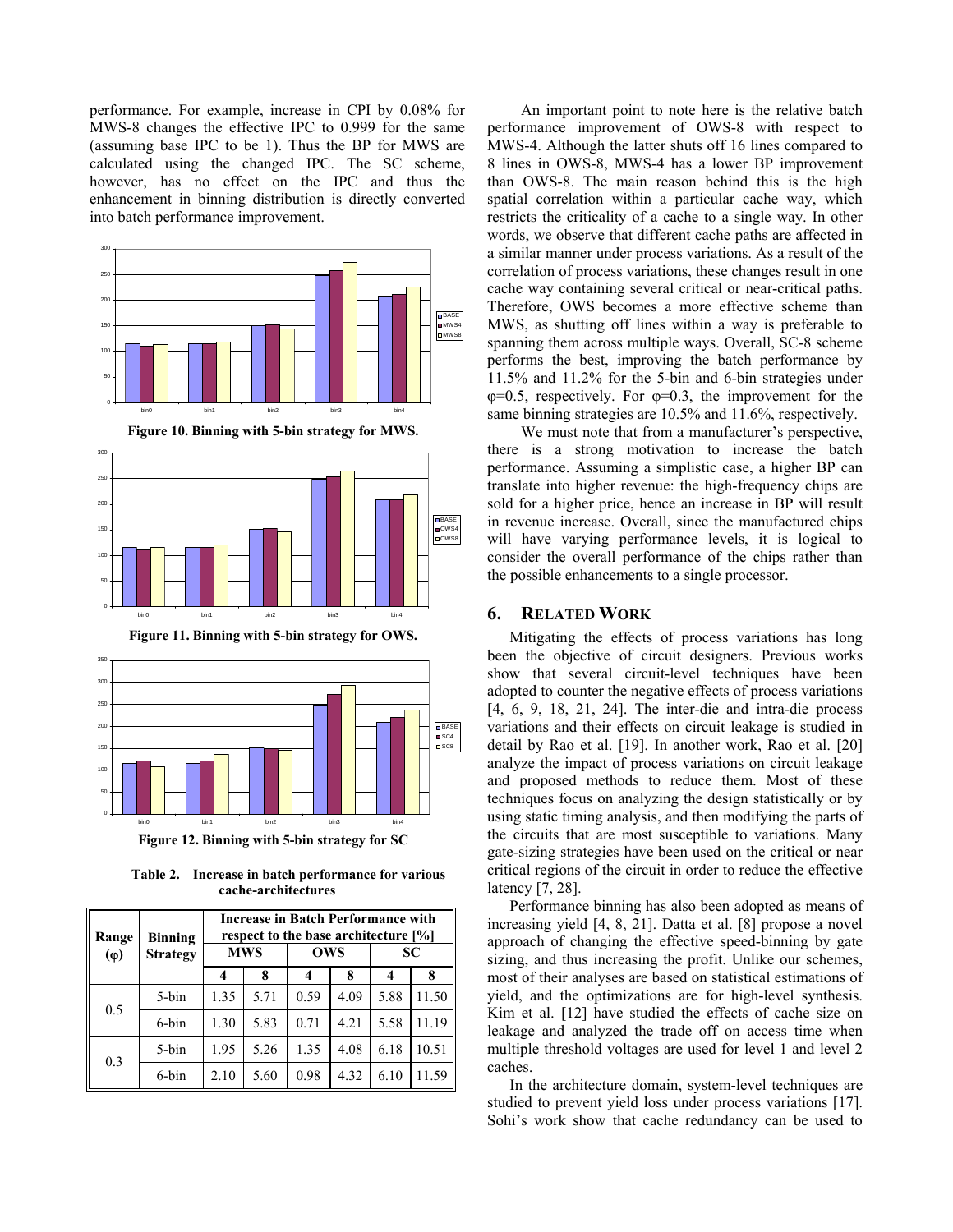prevent yield loss [25]. At a high level, SC resembles their cache duplication scheme. However, there are several differences in our implementation. Most importantly, rather than implementing a separate structure, we extend the main cache and hence can utilize many structures of it. Ozdemir et al. [17] present yield-aware microarchitectural schemes specially in cache domain, that improved the overall yield to as much as 97%. Liang et al. [13] target at mitigating the effects of process variation by introducing variable latency regular structures like register files. Besides, Agarwal et al. [2] propose a scheme that prevents yield loss due to failures in the SRAM cells of the cache. Their approach is mostly based on Built-In Self-Test (BIST) circuitry and the cache optimizations are concentrated towards yield maximization. In comparison to the abovementioned works, our efforts have been directed towards effective binning and batch performance optimization for set associative caches. In addition, all the previous techniques listed above have performance implications, i.e., different chips from the same family may exhibit varying performance levels. However, our SC scheme provides constant IPC for all the chips in a family.

# **7. CONCLUSIONS**

Efficient binning under process variations is becoming a significant challenge for chip manufacturers. A considerable amount of effort is being made to save chips from excessive delay and market them properly after speedbinning. In this paper, we studied two cache architectures, which are aimed at maximizing the batch-performance of a particular line of chips manufactured with the same process technology. Our first scheme, One-Way Sizing (OWS), tries to resize a single way of a set associative cache for reducing cache latencies and hence improving the frequency. The second approach called Multi-Way Sizing (MWS) extends this concept to multiple cache ways. The extra circuitry needed for these schemes is very small and the newly resized cache causes minimal reduction in the instruction-per-cycle (IPC) rates: 0.02% and 0.08% on average for the most aggressive OWS and MWS, respectively. As an alternative to these resizing schemes, we propose a novel technique called Substitute Cache (SC), which has no performance overhead and works by storing critical words of the data array in a separate structure. Overall, the most aggressive OWS, MWS and SC schemes increase the average batch performance by 4.2%, 5.8% and 11.6%, respectively.

## **REFERENCES**

- [1] "The R Project for Statistical Computing", Available at http://www.r-project.org/
- [2] A. Agarwal, B. C. Paul, H. Mahmoodi, A. Datta, and K. Roy, "A Process-Tolerant Cache Architecture for Improved Yield in Nanoscale Technologies," *IEEE Trans. Very Large Scale Integrated Systems*, vol. 13, pp. 27-38, 2005.
- [3] B. S. Amrutur and M. A. Horowitz, "Speed and Power Scaling of SRAM's," *IEEE Trans. on Solid-State Circuits*, vol. 35, pp. 175-185, Feb. 2000.
- [4] S. Borkar, T. Karnik, S. Narendra, J. Tschanz, A. Keshavarzi, and V. De, "Parameter Variations and Impact on Circuits and Microarchitectures," In Proc. of *Proc. of the Design Automation Conference*, 2003.
- [5] Y. Cao, T. Sato, D. Sylvester, M. Orshansky, and C. Hu, "New Paradigm of Predictive MOSFET and Interconnect Modeling for Early Circuit Design," In Proc. of *Custom Integrated Circuits Conference*, 2000.
- [6] S. H. Choi, B. C. Paul, and K. Roy, "Novel Sizing Algorithm for Yield Improvement Under Process Variation in Nanometer Technology," in *Proc. of the Design Automation Conference*. San Diego, CA, 2004, pp. 454-459.
- [7] O. Coudert, "Gate Sizing: A General Purpose Optimization Approach," In Proc. of *European Design and Test Conference*, 1996.
- [8] A. Datta, S. Bhunia, J. H. Choi, S. Mukhopadhyay, and K. Roy, "Speed Binning Aware Design Methodology to Improve Profit Under Parameter Variations," In Proc. of *Proc. of the Conf. on Asia South Pacific Design Automation*, 2006.
- [9] A. Datta, S. Bhunia, S. Mukhopadhyay, and K. Roy, "Delay Modeling and Statistical Design of Pipelined Circuit Under Process Variation," *IEEE Trans. on Computer-Aided Design of Integrated Circuits and Systems*, 2006.
- [10] P. Friedberg, Y. Cao, J. Cain, R. Wang, J. Rabaey, and C. Spanos, "Modeling Within-Die Spatial Correlation Effects for Process-Design Co-Optimization," In Proc. of *Proc. of the Intl. Symposium on Quality of Electronic Design*, 2005.
- [11] Intel, "Intel Processor Pricing", 2006, Available at http://www.intel.com/intel/finance/pricelist/processor\_price list.pdf?iid=InvRel+pricelist\_pdf
- [12] N. S. Kim, D. Blaauw, and T. Mudge, "Leakage Power Optimization Techniques for Ultra Deep Sub-Micron Multi-Level Caches," In Proc. of *International Conference on Computer Aided Design*, 2003.
- [13] X. Liang and D. Brooks, "Mitigating the Impact of Process Variations on CPU Register File and Execution Units," In Proc. of *International Symposium on Microarchitecture*, 2006.
- [14] M. Miller, "Manufacturing-aware Design Helps Boost IC Yield", Sep. 2004, Available at http://www.eetimes.com/news/design/features/showArticle.j html;?articleID=47102054
- [15] S. R. Nassif, "Modeling and Analysis of Manufacturing Variations," In Proc. of *IEEE Conference on Custom Integrated Circuits*, May 2001.
- [16] S. Natarajan, M. A. Breuer, and S. K. Gupta, "Process" Variations and their Impact on Circuit Operation," In Proc. of *International Symposium on Defect and Fault Tolerance in VLSI Systems*, 1999.
- [17] S. Ozdemir, D. Sinha, G. Memik, J. Adams, and H. Zhou, "Yield-Aware Cache Architectures," In Proc. of *International Symposium on Microarchitecture*, 2006.
- [18] S. Raj, S. B. K. Vrudhula, and J. Wang, "A Methodology to Improve Timing Yield in the Presence of Process Variations," In Proc. of *Proc. of the Conf. on Design Automation*, 2004.
- [19] R. Rao, A. Srivastava, D. Blaauw, and D. Sylvester, "Statistical Estimation of Leakage Current Considering Interand Intra-Die Process Variation," In Proc. of *ISLPED '03*, 2003.
- [20] R. R. Rao, D. Blaauw, D. Sylvester, and A. Devgan, "Modeling and Analysis of Parametric Yield under Power